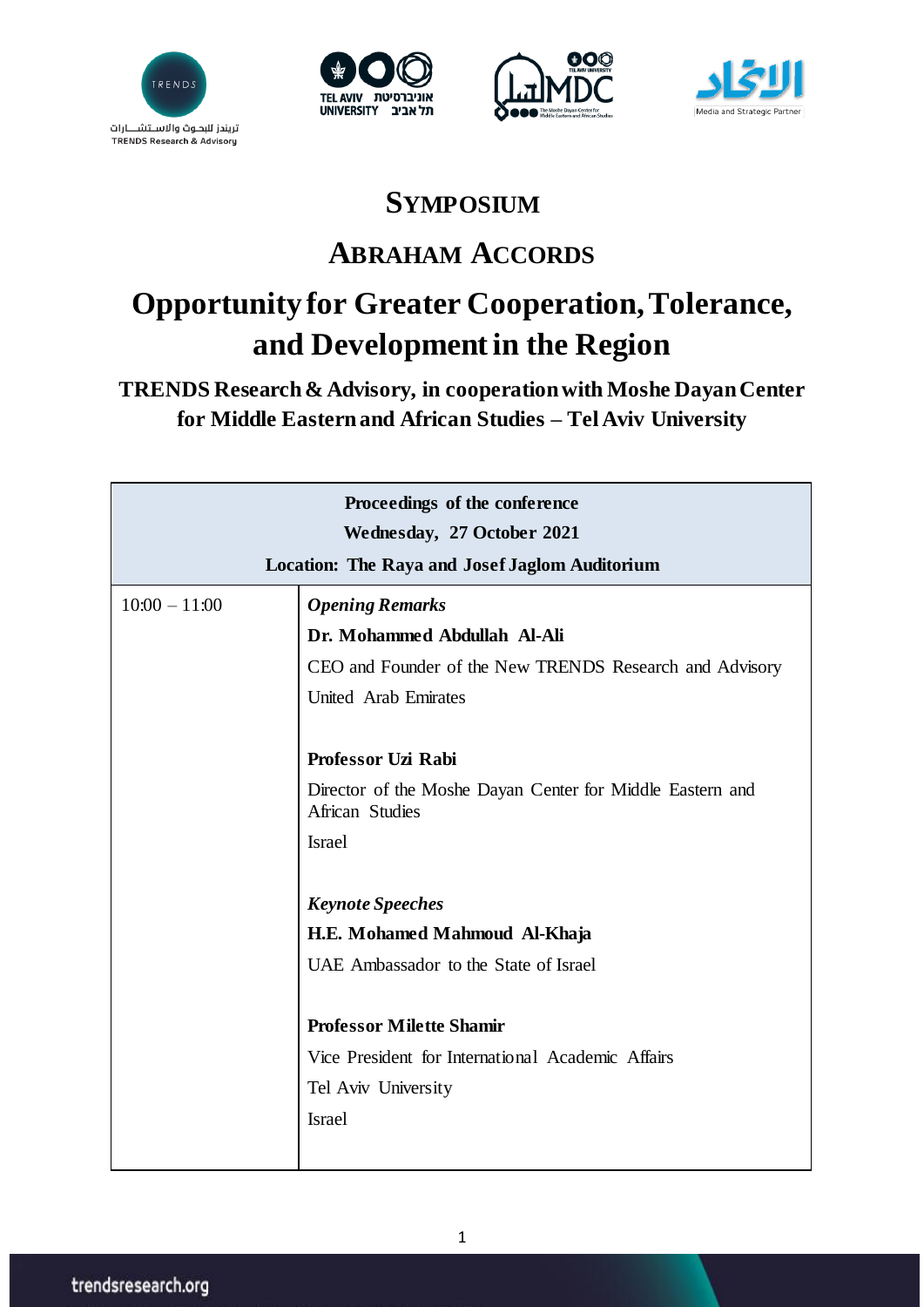







| $11:00 - 11:15$                                                                | <b>Coffee Break</b>                                                          |  |  |
|--------------------------------------------------------------------------------|------------------------------------------------------------------------------|--|--|
| Panel I: The Role of Culture in Promoting the Values of Tolerance and Dialogue |                                                                              |  |  |
| $11:15 - 12:15$                                                                | <b>Panel Chair:</b>                                                          |  |  |
|                                                                                | Professor Uzi Rabi                                                           |  |  |
|                                                                                | Director of the Moshe Dayan Center for Middle Eastern and<br>African Studies |  |  |
|                                                                                | <b>Israel</b>                                                                |  |  |
|                                                                                | Speakers:                                                                    |  |  |
|                                                                                | Mohammed Khalfan Al-Sawafi                                                   |  |  |
|                                                                                | Political Researcher                                                         |  |  |
|                                                                                | <b>UAE</b>                                                                   |  |  |
|                                                                                |                                                                              |  |  |
|                                                                                | Dr. Liora Hendelman-Baavur                                                   |  |  |
|                                                                                | Director of the Alliance Center for Iranian Studies,                         |  |  |
|                                                                                | Tel Aviv University                                                          |  |  |
|                                                                                | <b>Israel</b>                                                                |  |  |
|                                                                                |                                                                              |  |  |
| $12:15 - 14:00$                                                                | <b>Lunch Break</b>                                                           |  |  |
| Panel II: The Role of Media in Enhancing Peace and Human Fraternity            |                                                                              |  |  |
| $14:00 - 15:00$                                                                | <b>Panel Chair:</b>                                                          |  |  |
|                                                                                | Dr. Liora Hendelman-Baavur                                                   |  |  |
|                                                                                | Director of the Alliance Center for Iranian Studies,                         |  |  |
|                                                                                | Tel Aviv University                                                          |  |  |
|                                                                                | Israel                                                                       |  |  |
|                                                                                |                                                                              |  |  |
|                                                                                | Speakers:                                                                    |  |  |
|                                                                                | Hamad Al-Kaabi                                                               |  |  |
|                                                                                | Editor-in-Chief of Al-Ittihad newspaper                                      |  |  |
|                                                                                | <b>UAE</b>                                                                   |  |  |
|                                                                                |                                                                              |  |  |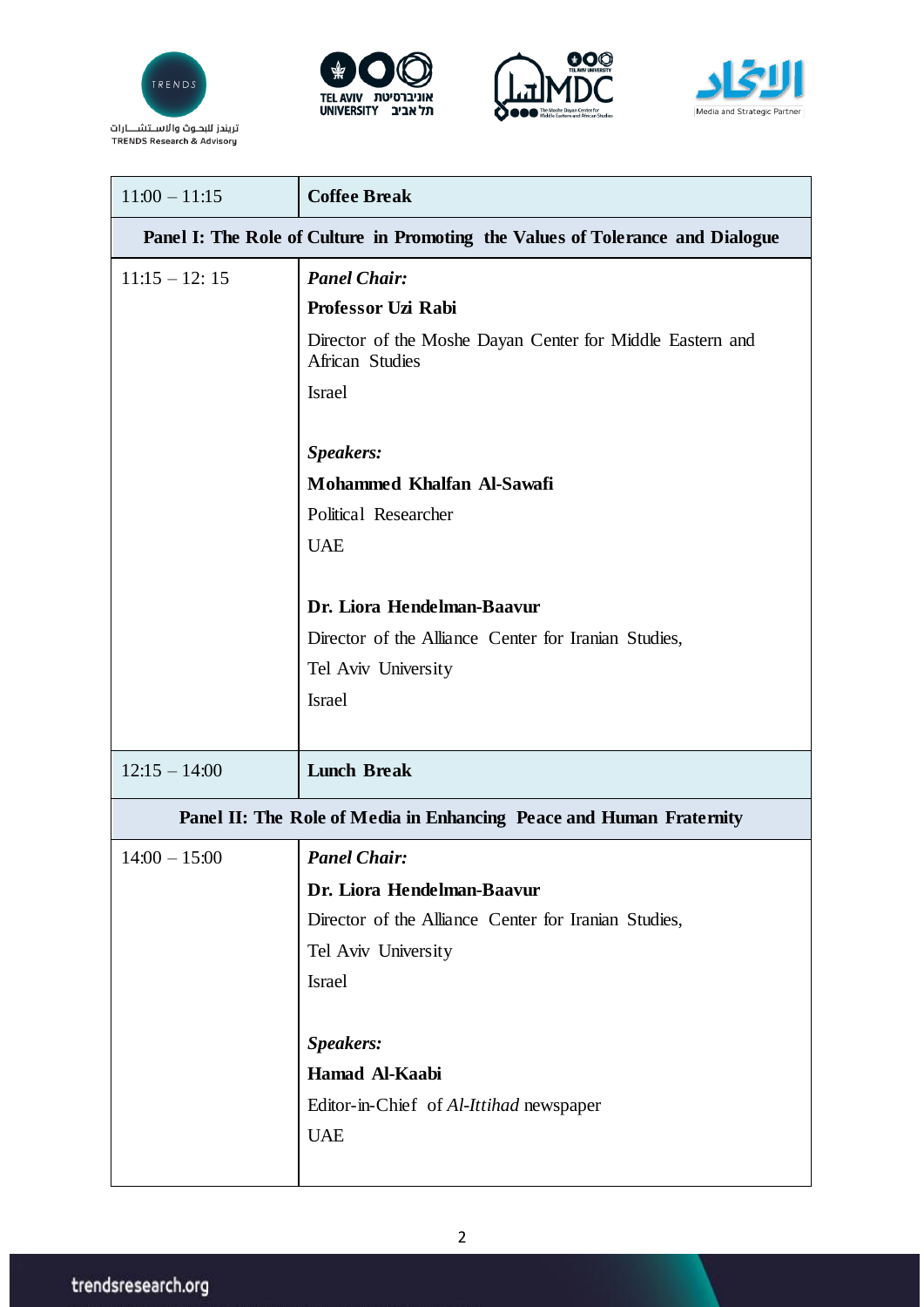







|                                                                    | <b>Neta Livne</b> (TBC)                                                             |  |
|--------------------------------------------------------------------|-------------------------------------------------------------------------------------|--|
|                                                                    | Editor-in-Chief of Yedioth Ahronoth newspaper                                       |  |
|                                                                    | <b>Israel</b>                                                                       |  |
|                                                                    |                                                                                     |  |
|                                                                    | Dr. Nir Boms                                                                        |  |
|                                                                    | Research Fellow at The Moshe Dayan Center for Middle Eastern<br>and African Studies |  |
|                                                                    | <b>Israel</b>                                                                       |  |
|                                                                    |                                                                                     |  |
| $15:00 - 15:15$                                                    | <b>Coffee Break</b>                                                                 |  |
| Panel III: Prospects for Cooperation in Development and Technology |                                                                                     |  |
| $15:15 - 16:15$                                                    | <b>Panel Chair:</b>                                                                 |  |
|                                                                    | Dr. Stephen Blackwell                                                               |  |
|                                                                    | Scientific Advisor - Director of Strategic Studies                                  |  |
|                                                                    | <b>TRENDS</b> Research & Advisory                                                   |  |
|                                                                    | <b>UAE</b>                                                                          |  |
|                                                                    |                                                                                     |  |
|                                                                    | Speakers:                                                                           |  |
|                                                                    | Elyazia Al-Hosani                                                                   |  |
|                                                                    | Head of Media Department                                                            |  |
|                                                                    | <b>TRENDS</b> Research & Advisory                                                   |  |
|                                                                    | <b>UAE</b>                                                                          |  |
|                                                                    |                                                                                     |  |
|                                                                    | <b>Ksenia Svetlova</b>                                                              |  |
|                                                                    | Director of the program on Israel-Middle East relations                             |  |
|                                                                    | The Israeli Institute for Regional Foreign Policies (Mitvim)                        |  |
|                                                                    | <b>Israel</b>                                                                       |  |
|                                                                    |                                                                                     |  |
|                                                                    | Dr. Paul Rivlin                                                                     |  |
|                                                                    | Senior fellow at The Moshe Dayan Center for Middle Eastern and<br>African Studies   |  |
|                                                                    | Israel                                                                              |  |
|                                                                    |                                                                                     |  |